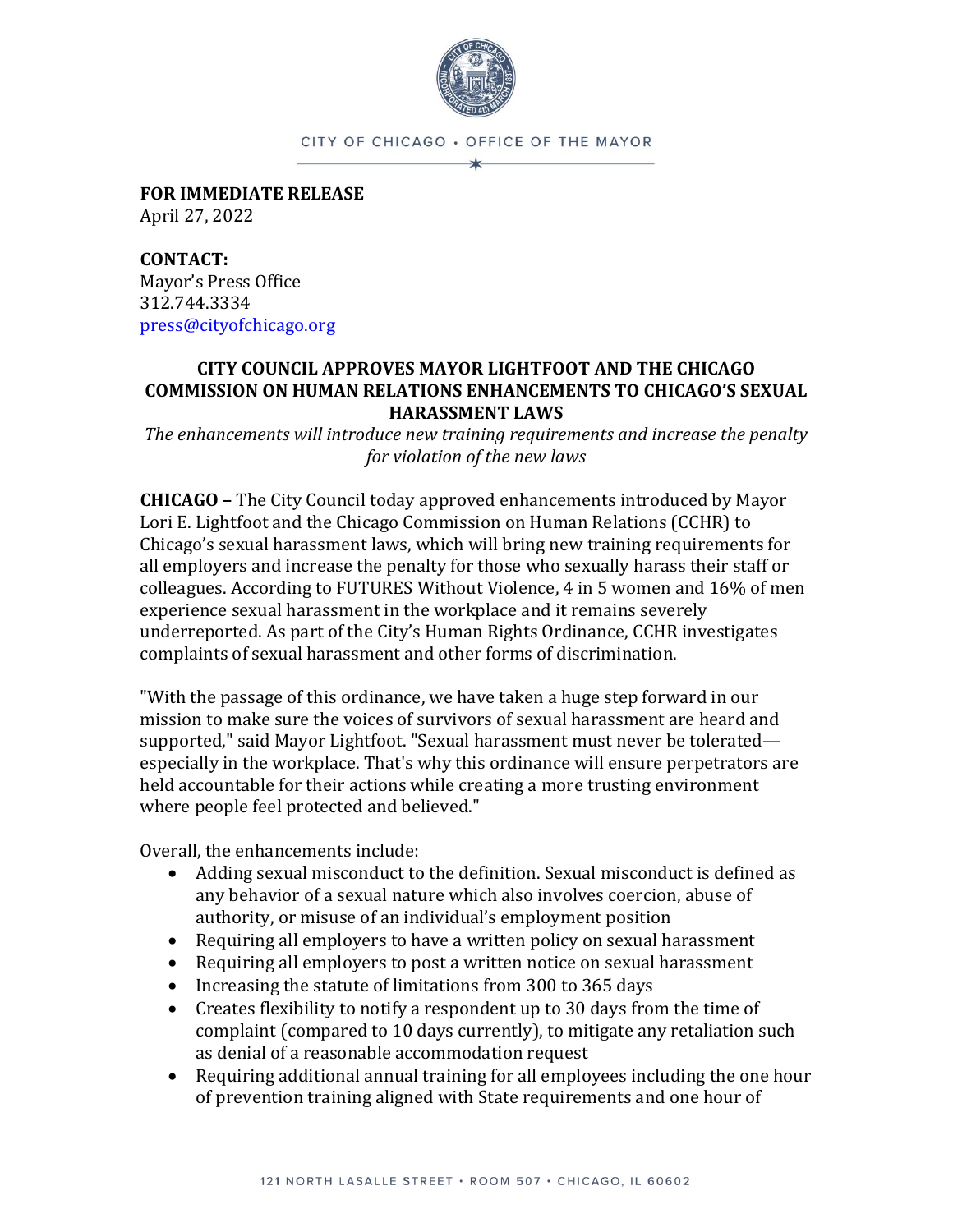

bystander intervention. Supervisors and managers are required to have an additional one hour of training

• Increasing the penalty for individuals or businesses that participate in discriminatory practices in the workplace including sexual harassment. . The penalty is increasing from \$500 - \$1,000 per violation to \$5,000 to \$10,000

The written policy, written notice, and required training components of the ordinance go into effect July 1, 2022. A model policy, written notice, and training templates will be available on CCHR's website by that date.

These changes align with Mayor Lightfoot's Citywide [Strategic Plan](https://www.chicago.gov/city/en/sites/public-safety-and-violence-reduction/home/GenderBasedViolence.html) to Address Gender-based Violence and Human Trafficking, specifically the pillar to shift cultural norms on what constitutes gender-based violence (GBV) and human trafficking (HT) and its acceptability by increasing awareness on the pervasiveness on gender-based violence and human trafficking. Further, the enhancements seek to increase collective accountability across communities and within workplaces and dispel the myth that sexual harassment is a personal issue. The plan also seeks to analyze and reform policies that perpetuate or create opportunities for gender-based violence and human trafficking, by strengthening worker protections and educating workers and their allies about their rights so that they can continuously advocate for safe and just workplaces.

"Today's passage of Chicago's Sexual Harassment Laws marks a victory for working men and women across Chicago," said Nancy Andrade, Commissioner of the Chicago Commission on Human Rights. "Our workplaces and even our communities must not be a place of oppression or violence towards anyone, and with today's ordinance we are taking a step towards equity and fairness through reform policies that will strengthen Chicago, creating safe workplaces for all."

With Chicago continuing to recover from the pandemic and women being disproportionately impacted by reduced hours or loss of employment, these changes are imperative to ensure safe, equitable workplaces for all workers.

"Women Employed has been at the forefront of advocating for fair, safe, inclusive, and equitable workplaces since our inception in 1973, and we applaud the new sexual harassment ordinance provisions that align training requirements and reporting time with best practices. Sexual harassment continues to be entrenched in the workplace and has significant detrimental impacts on both employees and employers," said Cherita Ellens, President and CEO of Women Employed. "We all have a stake in creating inclusive, equitable workplaces, and we all benefit from being able to come to work and do our jobs, to the best of our ability, unhampered